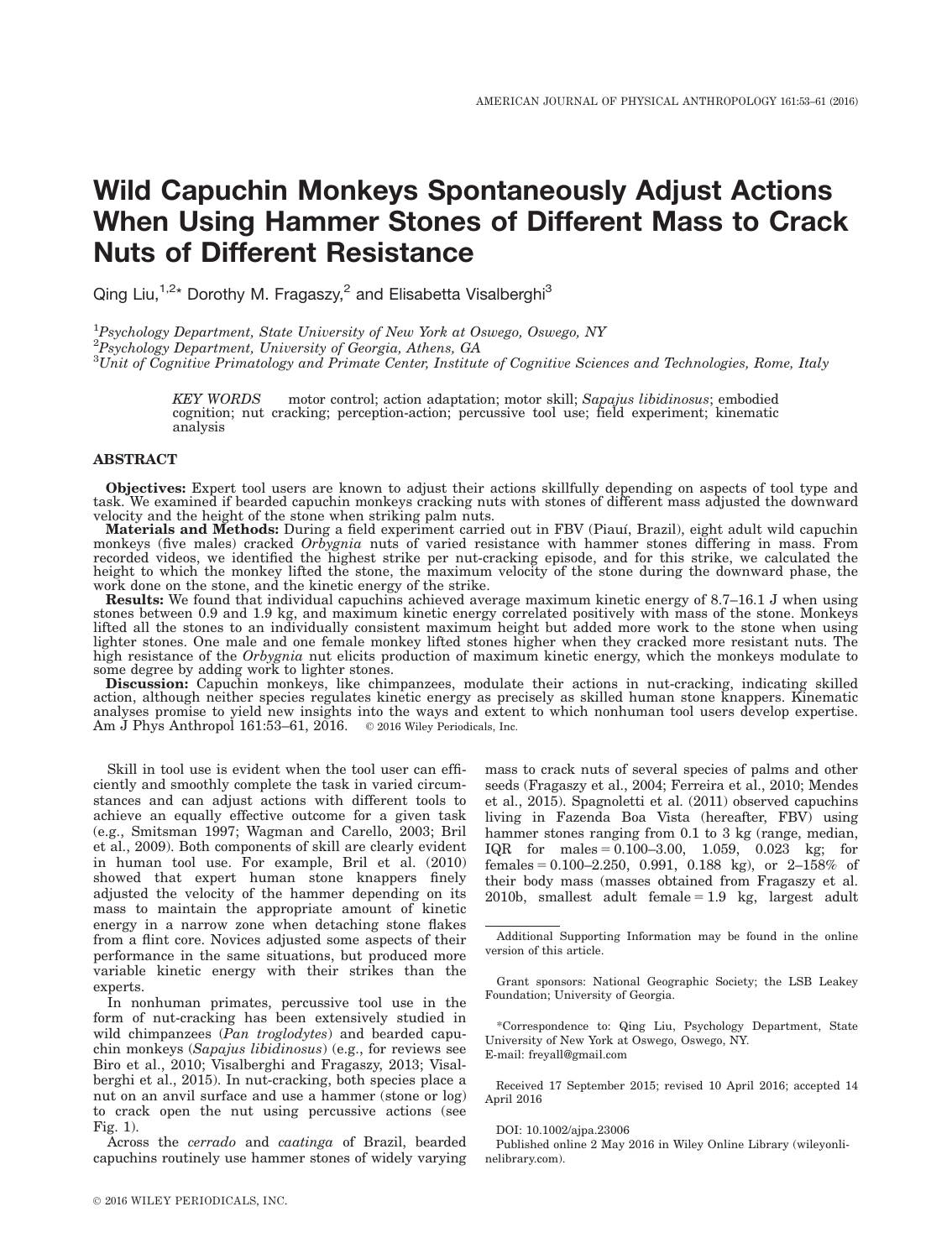

Fig. 1. Photo of a capuchin monkey sub-adult male cracking nut in a bipedal stance with a stone held bimanually (photo by Q. Liu). Note this is different from the sitting position and unimanual arm swing technique that wild chimpanzees use to crack nuts.

male  $= 4.4$  kg). Visalberghi et al. (2008) tested mean peak-force-at-failure values of the four species of nuts cracked by the capuchins at FBV. They found that tucum nuts (Astrocaryum campestre) have a mean peak-force-atfailure value of  $5.57 \pm 0.25$  kN and piacava nuts (*Orbyg*nia spp) have a mean peak-force-at-failure value of  $11.50 \pm 0.48$  kN, which is very similar to that reported for the panda nuts cracked by wild chimpanzees as reported by these authors. Within the piacava nuts, mass is strongly correlated with resistance to fracture  $(r = +0.62;$ Visalberghi et al. 2008); thus heavier nuts are likely to require a higher number of strikes or more forceful strikes to fracture them.

The monkeys at FBV preferred to use stones of larger mass if given a choice (for example, preference for 1.10 kg over 0.82 kg, and preference for 0.82 kg over 0.61 kg in Fragaszy et al., 2010a; see also Visalberghi et al., 2009), and preferred to crack nuts that were less resistant to fracture (for example, preference for the tucum nuts over the piacava nuts, and preference for partially cracked piacava nuts over whole piacava nuts, Fragaszy et al., 2010a). These findings indicate that the monkeys recognize the affordances of stones and nuts for cracking. The wide range of masses of the stones used by the monkeys at FBV, coupled with the range of resistance to fracture of nuts that these monkeys routinely crack (Visalberghi et al. 2008) provides repeated opportunity for the monkeys to learn to adjust their actions to the mass of the stone and the resistance of the nut; i.e., to become skillful.

The extent to which individuals can accommodate their actions to different tools partly depends on each individual's action capabilities (Liu et al., 2009). Body mass is an important predictor of action capabilities for capuchin monkeys cracking piaçava nuts, the most resistant species of nut cracked by the monkeys at FBV (Visalberghi et al., 2008). In the population of bearded capuchin monkeys at FBV, adult females on average weigh 2.1 kg, subordinate adult males weigh 3.5 kg, and alpha males weigh about 0.7 kg more than subordinate males (Fragaszy et al., 2016). Fragaszy et al. (2010b) studied the relationships among the diameter of the nut,

individual body mass, maximum height to which the stone was lifted and the monkeys' efficiency of cracking piacava nuts (defined as the number of nuts opened per 100 strikes) when using one hammer stone of 1.46 kg. In their study, individual body mass correlated positively  $(r = +0.75, P < 0.05, N = 9$  subjects) with efficiency of nut-cracking. In addition, the maximum absolute height to which an individual capuchin lifted the stone was highly correlated with efficiency  $(r = +0.83, N = 8)$ . They also found that the diameter of the piacava nut predicted efficiency, but that body mass was a stronger predictor of efficiency (Fragaszy et al., 2010b). Liu et al. (2009) found that two adult male monkeys in the population at FBV added force onto the stone in the downward phase when striking piaçava nuts, thus creating more kinetic energy to be transferred to the nut. These heavier males succeeded with fewer strikes than two lighter adult female monkeys. Because adult males in this population are 1.5–2 times heavier than adult females (Fragaszy et al., 2016), the described sex difference in nutcracking efficiency (Fragaszy et al., 2010b; Spagnoletti et al., 2011) is explained by the difference in body mass between males and females, which is related to the kinetic energy of the strikes they produce (adult males producing strikes with greater kinetic energy than adult females, on average). However, variation in efficiency across individuals of approximately the same body mass suggests that skill plays a role as well (Fragaszy et al., 2010b).

Individuals can increase the kinetic energy of their strikes by raising the stone higher, adding force onto the stone during the downward phase of the strike prior to nut-stone contact, or both. Kinetic energy is increased by raising the stone higher because more potential energy is achieved. If the stone is allowed to fall freely, then work  $= 0$  and kinetic energy/potential energy ratio (i.e.,  $k/p$  ratio) = 1. In the second strategy, downward force is added onto the stone (thus increasing its velocity prior to contact) so that work > 0 and  $k/p$  ratio > 1. In this case, the kinetic energy is  $>1$  because force is added, i.e., work is added. To maximize the velocity of the stone in the downward direction (and consequently kinetic energy of the strike) the monkeys could use either strategy, or both strategies at the same time.

In summary, bearded capuchin monkeys at FBV use a variety of stones differing in mass to crack a variety of nut species differing in resistance (Visalberghi et al., 2015). Our previous research has shown that bearded capuchins prefer stones of larger mass to crack open nuts of lower resistance if given a choice, and that efficiency at cracking piaçava nuts, the most resistant nuts these monkeys crack, is related positively to the height to which the stone is lifted. In this study we examine how capuchins organize their actions with hammer stones of a wide range of masses while cracking piacava nuts of various masses (and thus, resistances, as these properties are closely correlated). Cracking piacava nuts calls for maximizing kinetic energy prior to stone-nut contact, making them an excellent case to examine how the aforementioned two strategies might be used by different individuals. In particular, according to the mass of the stone and resistance of the nut, the monkeys might raise the stone higher and/or add more downward force onto the stone. We predicted the monkeys would lift lighter stones higher and/or would add more downward force onto lighter stones than they would do with heavier stones, thus achieving a greater maximum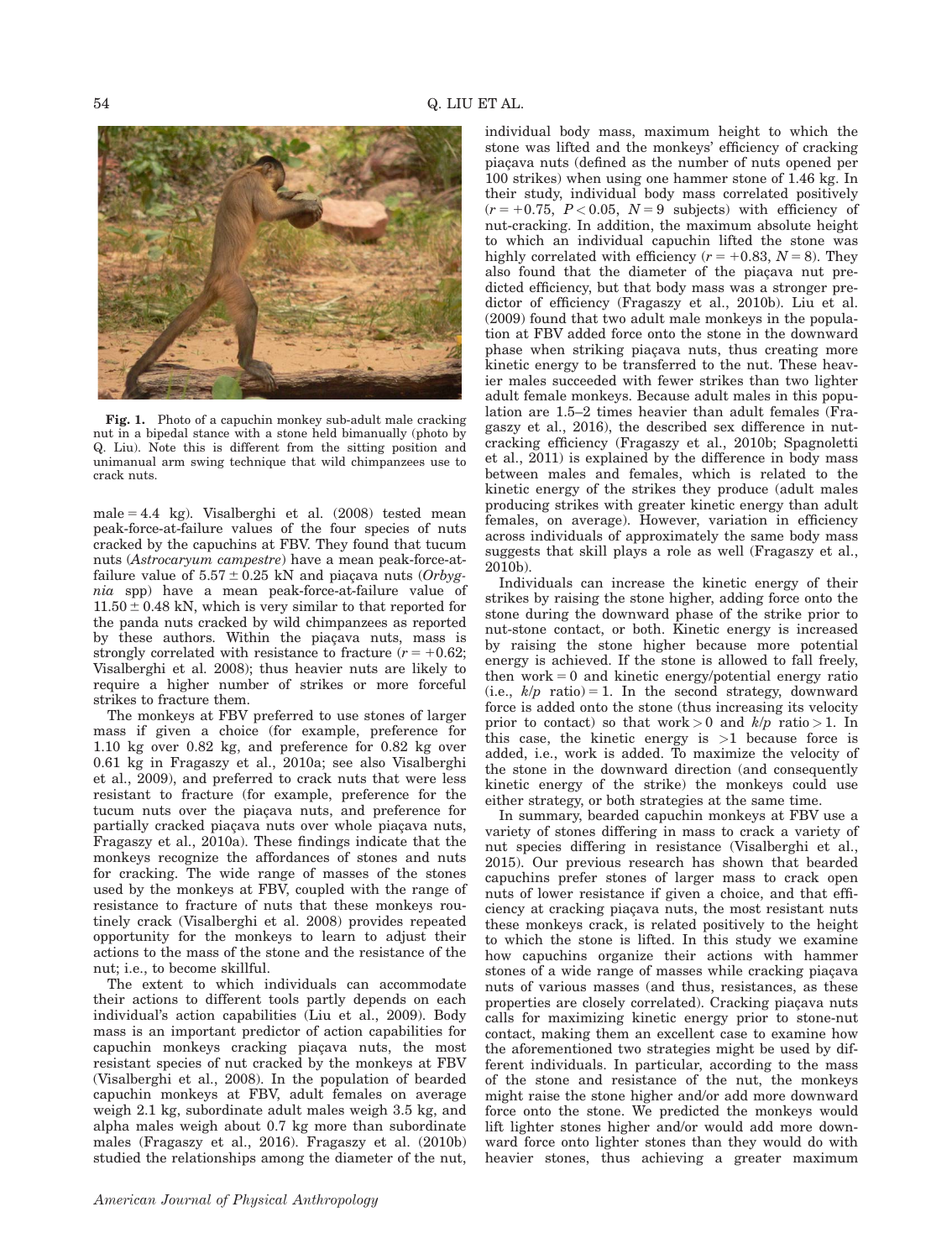## WILD CAPUCHIN MONKEYS 55

|                   | Body      | Trunk     |      |        | Stone masss (kg) |      |      | Total trials |
|-------------------|-----------|-----------|------|--------|------------------|------|------|--------------|
| Individuals (sex) | mass (kg) | length(m) | 3.47 | 1.92   | 1.42             | 0.93 | 0.57 | $N = 295$    |
| Mansinho $(M)$    | 4.28      | 45.8      | 10   | 10     | 10               | 10   | 10   | 50           |
| Dengoso $(M)$     | 3.63      | 43.5      | 10   | 9      | 10               | 9    | 9    | 47           |
| Teimoso $(M)$     | 3.59      | 43.6      | 10   | $10\,$ | 10               | 10   | 10   | 50           |
| Jatoba(M)         | 3.44      | 44.6      | 10   | 9      | 9                | 9    |      | 38           |
| Tucum $(M)$       | 2.45      | 40.0      | 9    | 10     | 10               | 10   |      | 39           |
| Piassava $(F)$    | 2.03      | 34.3      |      | 10     |                  | 9    |      | 28           |
| Dita $(F)$        | 2.23      | 37.0      |      | 9      | 8                | 8    |      | 26           |
| Chuchu $(F)$      | 2.32      | 37.7      |      | 6      |                  |      |      | 17           |

TABLE 1. Individual information and number of coded trials per stone per individual



Fig. 2. Photos of five hammer stones used in the study (photo by E. Visalberghi).

velocity prior to contact than would be achieved by the stone during free fall from the zenith point. We also predicted that capuchins would lift stones higher and/or add more downward force to the stones when they cracked more resistant nuts than less resistant nuts.

#### METHODS

# Site and subjects

The study site  $(9^{\circ}$  south,  $45^{\circ}$  west, altitude  $\sim 420$  m above sea level) was located on private property (Fazenda Boa Vista, hereafter FBV) in a dry woodland plain in Piauí, Brazil (Visalberghi et al., 2007). A group of wild bearded capuchin monkeys routinely came to an outdoor laboratory area  $(\sim]30$  m diameter) where there were several anvils and stones. This was the area where we carried out the field experiment in June 2009. Details about the site can be found in Visalberghi et al. (2009).

Eight adult capuchin monkeys (five males and three females) participated voluntarily. We obtained their body mass by provisioning water near a digital scale mounted on a tree (see Fragaszy et al., 2010b, 2016) during the same period in which the field experiment was carried out. Information about individuals' sex and body mass is given in Table 1.

#### Design

This study utilized a within-subject repeated measures design. A trial was defined as a nut-cracking episode in

which one nut was cracked so that at least one kernel became accessible for consumption. All subjects cracked nuts with each of five stones of different masses and cracked nuts of different masses. The number of trials completed with each stone by each monkey is presented in Table 1. The independent variables were stone mass (five levels) and nut mass (a proxy measure for resistance of the nut). The dependent variables were the number of strikes, the maximum vertical height of the stone and the maximum downward velocity of the stone during the highest strike per trial.

#### **Materials**

We used an existing log anvil (1-m long, 12-cm high, and 12-cm wide) in the outdoor laboratory. This anvil, frequently used by all monkeys, allowed excellent visibility for filming.

We supplied quartzite stones similar to those that the monkeys routinely use as hammer stones. The five experimental stones were all roughly ellipsoid shaped although differing modestly in volume and smoothness (see Fig. 2). They weighed 0.57, 0.93, 1.42, 1.92, and 3.47 kg. Visalberghi et al. (2007) reported a range of 0.25–2.53 kg for stones found on 42 anvils surveyed in the study area. Spagnoletti et al. (2011) reported a range of 0.1–3.0 kg for stones used by two habituated wild groups observed for a 1-year period in the same area. The lower limit of mass of hammer stones that the monkeys routinely use in the outdoor laboratory is about 0.5 kg (personal observation). The three stones in the middle range of the experimental series are all within the range of the stones the monkey usually use and are  $\sim 0.5$ -kg apart. The heaviest stone (3.47 kg) is outside the upper limit normally used by these monkeys. It was used in this study to reveal how monkeys would use an extremely heavy stone as a hammer, if they would use it at all.

We supplied the piaçava nuts (Orbignya spp.), the most resistant species of palm nuts that monkeys routinely crack. They had an oval shape and on average were 4 cm by 6 cm (Fragaszy et al., 2004a; Visalberghi et al., 2008). Mature nuts with the exocarp and mesocarp removed were weighed before the experiment using an electronic scale  $(Polder^{TM})$  to the nearest gram and marked with a number using permanent felt markers for individual identification. The nuts ranged from 14 to 64 g in mass. For our purposes, nuts smaller than 25 g were considered small, 26–40 g were considered medium and nuts above 40 g were considered large. Visalberghi et al. (2008) reported resistance to fracture and nut mass were significantly positively correlated. Hence, the term "resistance" is used hereafter.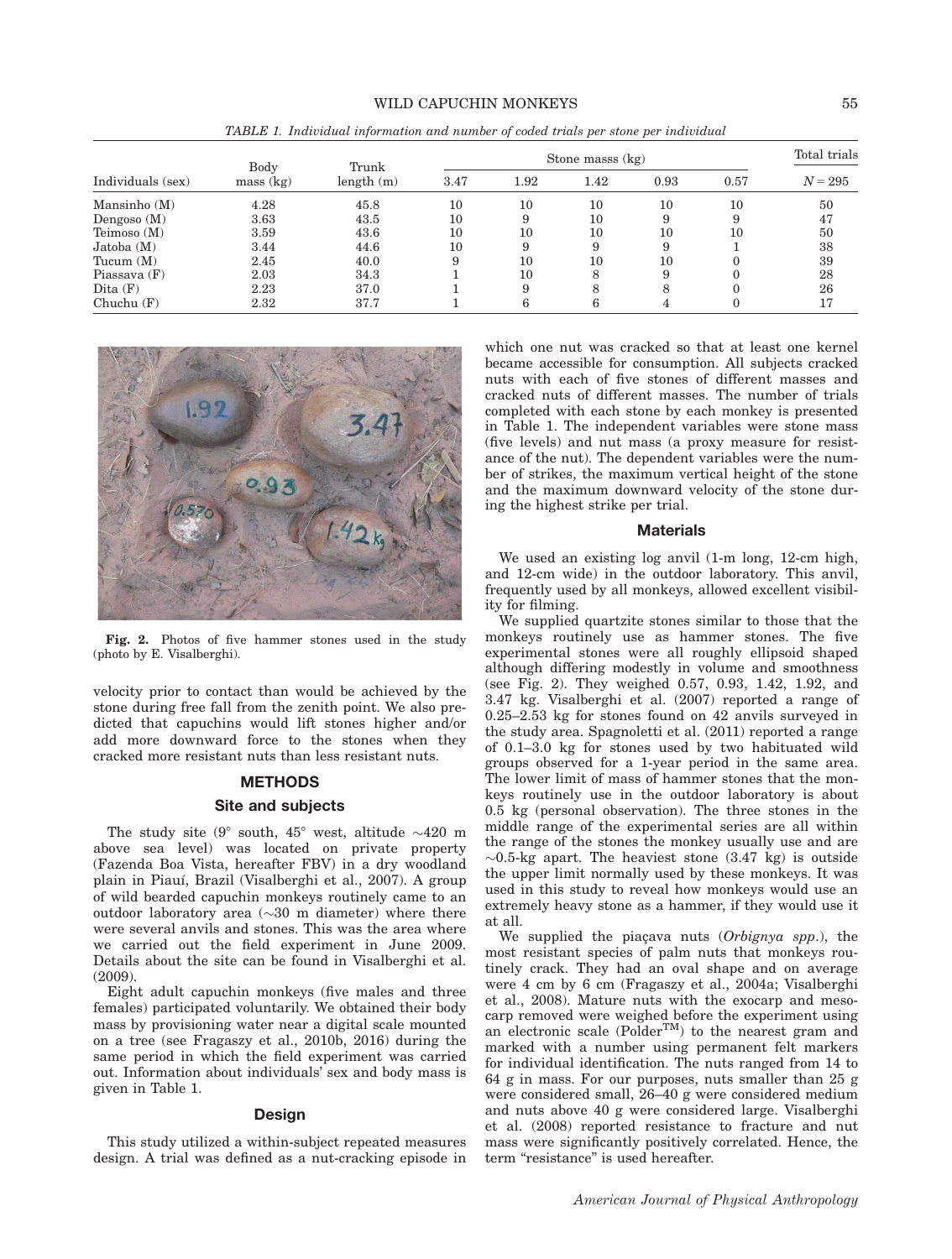A GL2 Canon DV camcorder and a tripod were used to video-record the study. A 2D calibration square was used in the field of view as part of the standard 2D kinematics recording procedure (Liu et al. 2009).

#### Procedure

Each test day at roughly 7 AM we set up the video camera to record the monkeys' nut-cracking activities and completed calibration recording. We placed one stone on the anvil and when a monkey approached the anvil, we threw one nut (previously weighed and marked) toward the subject. The subject would typically gather the nut, go to the anvil, place the nut on the anvil, and commence cracking the nut with the provided stone by striking the nut repeatedly. The monkey's actions were video-recorded and the stone mass and the nut number (to know its mass) were narrated onto the audio track by the experimenter. Testing continued each day until the monkeys left the outdoor laboratory area (usually by noon). We tried to give each monkey each stone on multiple trials, and with each stone, three small nuts, four medium nuts and three large nuts (10 trials per stone, total). Our goal was for all the subjects to use all five stones to crack a variety of nuts.

#### Data Capture Setup

Standard two-dimensional motion measurement methodology was used during video-recoding (Robertson et al., 2004). Sixty Hz sampling rate and shutter speed of 1/2,000s were used. The camera was placed  ${\sim}6$  m away from the anvil to capture sagittal plane views (field of view was  $\sim\!\!1.5$  m) of the monkeys during nut cracking. Before and after the experiments each day, we centered the calibration square on the long axis of the log anvil, leveled it, and recorded it.

#### Coding

We collected a total of 463 nut-cracking trials (30–95 per monkey). For each stone condition per monkey, if they had more than 10 successful trials, we randomly selected 10 for coding. If they did not have 10 trials, we coded all trials. Table 1 shows the number of coded trials per stone per subject.

For the behavioral coding, number of strikes per trial was recorded. For the biomechanics coding, we first identified the strike in which the monkey lifted the stone the highest from each trial (termed the highest strike). In each highest strike, the metacarpophalangeal joint (MCP point) of the third finger on the monkey's hand and the nut were manually digitized (Peak Motus<sup>TM</sup> by Vicon, version 9.0) in each field of video (60 fields per second) throughout the strike. The MCP point of the third finger was used as a proxy for the center of the hammer stone. We assumed that the monkeys' hands covered the stone's center of mass. As the MCP joint of the middle finger is approximately at the center of the hand, we considered it our best estimate of the stone's center of mass.

For each strike, the fields in which three critical events occurred were marked: "start of lifting," "MCP joint of third digit zenith," and "stone-nut contact." Start of lifting was defined as the instant when the stone began to move upward. The MCP zenith point was defined as the instant when the MCP joint reached the highest vertical height. Because the MCP joint was used

as a proxy for the stone's center of mass, this instant was referred to as "stone zenith point." The stone-nut contact occurred in the subsequent downward phase, at the instant when the stone contacted the nut.

After manually digitizing the points, raw coordinates of the points were filtered using a fourth-order Butterworth filter with cut-off frequency of 10 Hz (Jackson, 1979). Filtered coordinates were then scaled to actual measurement units using calibration video. From these datasets, we obtained maximum vertical height of the stone maximum velocity. The height and velocity values were calculated using Peak Motus<sup>TM</sup> by Vicon.

From these measures we derived the mechanical energetics (the maximum gravitational potential energy, the maximum kinetic energy, the ratio of maximum kinetic energy to maximum potential energy which shows the work added to the stone in the downward strike) for each trial. From the mechanical energetics (the maximum gravitational potential energy, mgh, and the maximum kinetic energy,  $\frac{1}{2}$  mv<sup>2</sup>) for each trial, a k/p ratio (maximum kinetic energy divided by the maximum gravitational potential energy) was calculated to evaluate if the monkey added work onto the stone in the downward phase of the strike. In a free fall the  $k/p$  ratio of the stone at contact with the nut would be equal to 1.0, because the gravitational potential energy possessed by an object becomes kinetic energy as it falls. A  $k/p$  ratio bigger than 1.0 indicated the monkey put work (added downward force) onto the stone.

In addition, from one randomly chosen highest strike per individual from the dataset, we measured each individual's trunk length. We used the methods to measure trunk length described in Fragaszy et al.'s (2010b) study. These values are presented in Table 1. These data allowed us to calculate relative maximum vertical height each monkey lifted the stone as a proportion of its trunk length.

Two research assistants independently identified and confirmed the highest strike for each episode at an agreement rate of 100%. Five episodes were randomly selected and coded by another coder who was blind to the experiment design. We compared the height and velocity values calculated from two datasets and used the ratio of the smaller value to larger value to measure the agreement. The average ratio of values for maximum vertical height was 0.94 and the average ratio of values for maximum downward velocity was 0.91. Therefore we conclude that our error of measurement is acceptable.

#### Analysis

General analysis. Four stepwise multiple regressions were conducted in SPSS to test if the resistance of the nut, the mass of the stone and the mass of the subjects predicted four variables (two were derived from the 3rd dependent variable, maximum downward velocity). The first regression examined if the three independent variables predicted the number of strikes necessary to crack the nut. Each nut-cracking episode was used as the unit of analysis for this regression analysis.

Four separate stepwise multiple regression analyses were performed using the highest strike per nut as the unit of analysis. These examined if the same three variables (the resistance of the nut, the mass of the stone and the mass of the subjects) predicted the maximum vertical height to which the stone was lifted, relative maximum vertical height (in relation to the monkeys' trunk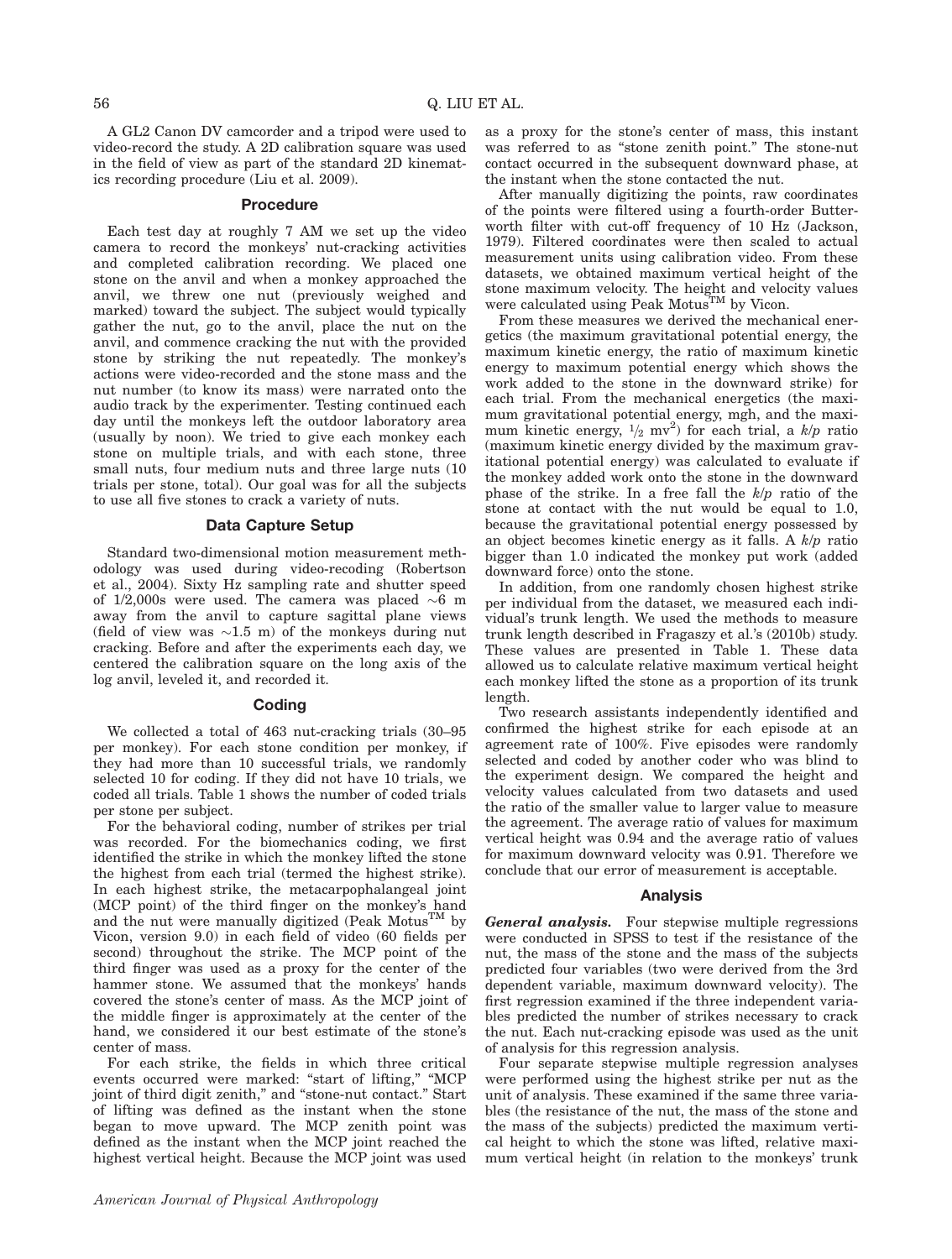# WILD CAPUCHIN MONKEYS 57

|          |                | <b>Tradition 2.</b> Include that $\omega$ of number of on the per-theoremum per other |               |               |               |
|----------|----------------|---------------------------------------------------------------------------------------|---------------|---------------|---------------|
|          | 0.57           | 0.93                                                                                  | 1.42          | 1.92          | 3.47          |
| Mansinho | $4.2 \pm 2.2$  | $4.4 \pm 4.0$                                                                         | $2.9 \pm 2.1$ | $2.2 \pm 1.2$ | $2.2 \pm 2.2$ |
| Dengoso  | $6.9 \pm 1.8$  | $6.6 \pm 8.1$                                                                         | $3.3 \pm 2.9$ | $4.0 \pm 5.7$ | $2.2 \pm 1.6$ |
| Teimoso  | $10.3 \pm 4.7$ | $5.6 \pm 3.6$                                                                         | $3.1 \pm 2.0$ | $2.7 \pm 1.8$ | $2.5 \pm 1.4$ |
| Jatoba   | $53(n=1)$      | $5.6 \pm 4.3$                                                                         | $2.8 \pm 3.1$ | $3.7 \pm 1.7$ | $2.3 \pm 1.1$ |
| Tucum    |                | $6.5 \pm 3.2$                                                                         | $4.4 \pm 2.4$ | $4.4 \pm 2.0$ | $3.2 \pm 2.3$ |
| Piacava  | -              | $10.8 \pm 6.7$                                                                        | $4.3 \pm 2.7$ | $4.3 \pm 3.0$ | 6 $(n = 1)$   |
| Dita     | -              | $3.9 \pm 1.4$                                                                         | $3.3 \pm 2.3$ | $5.0 \pm 3.6$ | $2(n=1)$      |
| Chuchu   |                | $6.0 \pm 1.4$                                                                         | $5.7 \pm 6.7$ | $4.7 \pm 2.2$ | $1(n=1)$      |

TABLE 2. Mean and SD of number of strikes per individual per stone

TABLE 3. Mean (in meter) and SD of lifting height per individual per stone

|          | 0.57            | 0.93            | 1.42            | 1.92            | 3.47            |
|----------|-----------------|-----------------|-----------------|-----------------|-----------------|
| Mansinho | $0.54 \pm 0.04$ | $0.57 \pm 0.02$ | $0.51 \pm 0.07$ | $0.52 \pm 0.04$ | $0.41 \pm 0.04$ |
| Dengoso  | $0.38 \pm 0.07$ | $0.41 \pm 0.03$ | $0.39 \pm 0.05$ | $0.40 \pm 0.05$ | $0.38 \pm 0.07$ |
| Teimoso  | $0.48 \pm 0.02$ | $0.49 \pm 0.06$ | $0.45 \pm 0.04$ | $0.48 \pm 0.03$ | $0.35 \pm 0.04$ |
| Jatoba   | 0.47            | $0.39 \pm 0.03$ | $0.37 \pm 0.02$ | $0.42 \pm 0.05$ | $0.40 \pm 0.03$ |
| Tucum    | -               | $0.39 \pm 0.06$ | $0.40 \pm 0.02$ | $0.41 \pm 0.02$ | $0.31 \pm 0.04$ |
| Piacava  | -               | $0.38 \pm 0.01$ | $0.37 \pm 0.01$ | $0.36 \pm 0.02$ | 0.28            |
| Dita     | -               | $0.39 \pm 0.04$ | $0.37 \pm 0.03$ | $0.37 \pm 0.02$ | 0.28            |
| Chuchu   | -               | $0.33 \pm 0.03$ | $0.37 \pm 0.03$ | $0.36 \pm 0.05$ | 0.20            |

TABLE 4. Mean and SD of maximum kinetic  $E(J)$  per individual per stone

|          | 0.57            | 0.93             | 1.42             | 1.92             | 3.47             |
|----------|-----------------|------------------|------------------|------------------|------------------|
| Mansinho | $7.43 \pm 1.04$ | $9.73 \pm 0.89$  | $12.85 \pm 1.59$ | $14.94 \pm 1.12$ | $19.30 \pm 3.50$ |
| Dengoso  | $7.91 \pm 3.20$ | $13.01 \pm 3.82$ | $16.78 \pm 3.48$ | $18.42 \pm 2.93$ | $27.14 \pm 6.11$ |
| Teimoso  | $6.52 \pm 0.81$ | $9.57 \pm 1.30$  | $15.35 \pm 2.44$ | $18.79 \pm 3.45$ | $23.77 \pm 4.27$ |
| Jatoba   | $9.25(n=1)$     | $9.77 \pm 1.89$  | $13.03 \pm 3.36$ | $15.67 \pm 3.16$ | $26.63 \pm 4.90$ |
| Tucum    | N/A             | $8.12 \pm 2.11$  | $12.51 \pm 1.54$ | $14.21 \pm 3.20$ | $18.29 \pm 3.18$ |
| Piacava  | N/A             | $6.22 \pm 0.83$  | $10.13 \pm 1.26$ | $9.88 \pm 1.16$  | 11.90 $(n = 1)$  |
| Dita     | N/A             | $8.97 \pm 1.80$  | $11.47 \pm 1.09$ | $12.66 \pm 2.06$ | $13.56 (n=1)$    |
| Chuchu   | N/A             | $6.05 \pm 0.89$  | $9.79 \pm 1.12$  | $10.78 \pm 2.60$ | $8.62(n=1)$      |

TABLE 5. Mean and SD of k/p ratio per individual per stone

|          | 0.57            | 0.93            | 1.42            | 1.92            | 3.47            |
|----------|-----------------|-----------------|-----------------|-----------------|-----------------|
| Mansinho | $2.48 \pm 0.26$ | $1.89 \pm 0.18$ | $1.83 \pm 0.21$ | $1.54 \pm 0.16$ | $1.37 \pm 0.20$ |
| Dengoso  | $3.94 \pm 0.65$ | $3.49 \pm 0.77$ | $3.09 \pm 0.37$ | $2.46 \pm 0.30$ | $2.10 \pm 0.30$ |
| Teimoso  | $2.41 \pm 0.26$ | $2.14 \pm 0.22$ | $2.44 \pm 0.45$ | $2.05 \pm 0.30$ | $1.99 \pm 0.34$ |
| Jatoba   | 3.53 $(n=1)$    | $2.73 \pm 0.49$ | $2.53 \pm 0.58$ | $1.98 \pm 0.40$ | $1.95 \pm 0.40$ |
| Tucum    | N/A             | $2.25 \pm 0.43$ | $2.23 \pm 0.29$ | $1.86 \pm 0.32$ | $1.71 \pm 0.22$ |
| Piacava  | N/A             | $1.82 \pm 0.24$ | $1.96 \pm 0.22$ | $1.45 \pm 0.20$ | $1.26(n=1)$     |
| Dita     | N/A             | $2.53 \pm 0.30$ | $2.22 \pm 0.13$ | $1.83 \pm 0.24$ | $1.45(n=1)$     |
| Chuchu   | N/A             | $2.03 \pm 0.20$ | $1.93 \pm 0.23$ | $1.56 \pm 0.27$ | $1.27(n=1)$     |

length, calculated as the ratio between absolute maximum vertical height of the stone and trunk length), the maximum kinetic energy  $(k = 1/2 \text{ mV}^2)$  prior to contact, and k/p ratio.

Individual patterns. Similar stepwise multiple regression analysis was performed separately for each individual dataset to examine difference in patterns across individuals (i.e., if nut resistance and stone mass predicted number of strikes, lifting height, maximum kinetic energy and  $k/p$  ratio). Mean and SD of the four variables were computed for each individual.

In all of the regression analyses described above, trials with the 3.47 kg stone were excluded because the stone mass is an outlier (more than 2 SD above the average of stone mass that monkeys routinely use) that would skew the regression results. However, values for the dependent variables obtained from strikes with the 3.47 kg stone are presented in the tables and mentioned in the results, to illustrate how the monkeys use such a heavy stone. Pairwise comparisons (Holm–Bonferroni method) were conducted among pairs of stones.

#### RESULTS

## General results

On average, the monkeys struck  $4.6$  (SD =  $4.9$ ) times to crack open a nut (see Table 2). Regression analyses showed that the three variables significantly predicted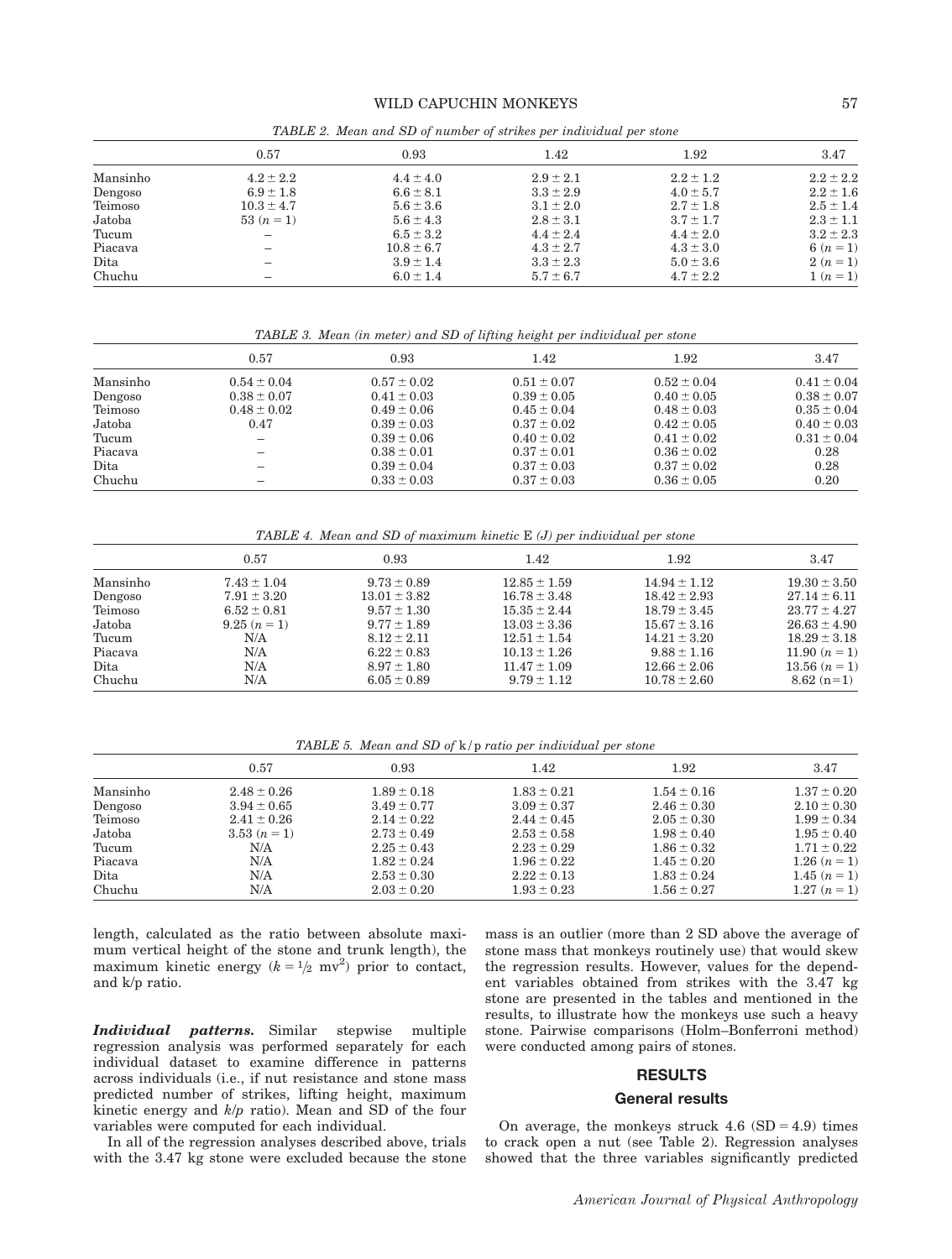|   | I |  |
|---|---|--|
| I |   |  |
| I |   |  |

|                |                                  |                                                    |               | 3.47 kg stone were excluded in the regression analyses) |                                     |                   | $\it{TABLE~6.~Individual~regression~results {–stone~mass~and~nut~resistance~as~predictors~for~the~number~of~strikes,~lifting~height,~maximum~kinetic~E~and~k/p~radius~with~the~new~s~m/s}$ |                   |
|----------------|----------------------------------|----------------------------------------------------|---------------|---------------------------------------------------------|-------------------------------------|-------------------|--------------------------------------------------------------------------------------------------------------------------------------------------------------------------------------------|-------------------|
|                | Number of strikes                |                                                    |               | Lifting height                                          | Maximum kinetic energy              |                   | k/p ratio (work added)                                                                                                                                                                     |                   |
|                | Stone<br>mass                    | resistance<br>Nut                                  | Stone<br>mass | resistance<br>Nut                                       | Stone mass                          | resistance<br>Nut | Stone<br>mass                                                                                                                                                                              | resistance<br>Nut |
| Mansinho       | $Beta = -0.356$ ,<br>$P = 0.005$ | $Beta = 0.596$ ,<br>P < 0.001                      | <b>NS</b>     | $Beta = 0.372$ .                                        | $Beta = 0.926$ .<br>P < 0.001       | <b>NS</b>         | Beta = $-0.797$ ,<br>P < 0.001                                                                                                                                                             | <b>NS</b>         |
| <b>Jengoso</b> | $Beta = -0.393$ ,<br>$P = 0.012$ | $Beta = 0.490$<br>$P = 0.002$                      | SN            | $P = 0.018$<br>NS                                       | $Beta = 0.752,$<br>P < 0.001        | ŠN                | $Beta = -0.723$ ,<br>P < 0.001                                                                                                                                                             | ŠN                |
| Teimoso        | $Beta = -0.653$ ,<br>P < 0.001   | $Beta = 0.293$<br>$P = 0.018$                      | SN            | SN                                                      | $Beta = 0.909,$<br>P < 0.001        | SN                | ŠK                                                                                                                                                                                         | SN                |
| Jatoba         | S<br>N                           | $Beta = 0.408,$<br>$P = 0.034$                     | SN            | SN                                                      | $Beta = 0.673,$<br>P < 0.001        | SN                | $Beta = -0.545,$<br>$P = 0.003$                                                                                                                                                            | SN                |
| Tucum          | Beta = $-0.343$ ,<br>$P = 0.047$ | $\label{eq:3.1} \text{Beta}=0.407,$<br>$P = 0.020$ | SN            | 8N                                                      | $Beta = 0.789$<br>P < 0.001         | gN                | $Beta = -0.416$ ,<br>$P = 0.22$                                                                                                                                                            | gN                |
| Piacava        | $Beta = -0.355$<br>$P = 0.035$   | $Beta = 0.474$ .<br>$P = 0.006$                    | SN            | $Beta = 0.559$ ,<br>$P = 0.002$                         | Beta = $0.729$ ,<br>P < 0.001       | gN                | $Beta = -0.525$ ,<br>$P = 0.005$                                                                                                                                                           | gN                |
| Dita           |                                  | $Beta = 0.551,$<br>$P=0.004$                       | SN            | 8K                                                      | $Beta = 0.676$ ,<br>$P\,{<}\,0.001$ | SN                | Beta = $-0.793$ ,<br>P < 0.001                                                                                                                                                             | SN                |
| Chuchu         | 8N                               | 8N                                                 | SN            | SN                                                      | $Beta = 0.699$ ,<br>$P = 0.003$     | SN                | $Beta = -0.646,$<br>$P = 0.007$                                                                                                                                                            | SN                |

the number of strikes to crack open the nut  $(N = 244,$  $R = 0.508, P < 0.001$ : monkey's body mass (beta = -0.236,  $P < 0.001$ ), stone mass (beta = -0.359, P <0.001), nut resistance (beta =  $0.384, P < 0.001$ ).

The monkeys lifted the stones (excluding 3.47 kg) between 0.33 and 0.57 m (see Table 3). Body mass (beta = 0.670,  $P < 0.001$ ) significantly predicted the lifting height  $(R = 0.670, P < 0.001)$ . Stone mass and nut resistance were not significant predictors of absolute lifting height. A similar regression on relative maximum vertical height showed that again only body mass (beta =  $0.174$ ,  $P = 0.007$ ) significantly predicted relative lifting height ( $R = 0.174$ ,  $P = 0.007$ ). Stone mass and nut resistance were not significant predictors of relative lifting height.

The monkeys struck nuts with an average maximum kinetic energy of 8.74 J to 11.03 J (females) and 11.61 to 16.07 J (males) when using stones 0.93, 1.42, and 1.92 kg (see Table 4). Body mass  $(beta = 0.362,$  $P < 0.001$ ), stone mass (beta = 0.716,  $P < 0.001$ ) and nut resistance (beta = 0.116,  $P = 0.008$ ) all significantly predicted the maximum kinetic energy  $(R = 0.754,$  $P < 0.001$ ).

The monkeys added work to the stone on their highest strikes: average k/p ratios per stone per monkey ranged from 1.82 to 3.94 (see Table 5). Monkey body mass (beta = 0.159,  $P = 0.006$ ) and stone mass (beta = -0.436,  $P < 0.001$ ) significantly predicted the  $k/p$  ratio  $(R = 0.494, P < 0.001)$ . Nut resistance was not a significant predictor of k/p ratio.

# Individual patterns

Results of individual regression analyses are shown in Table 6. Different individual patterns are described in more details below.

Number of strikes in relation to stone mass and nut resistance. One female and all males except one had fewer strikes when using heavier stones than when using lighter stones. All but one female had more strikes when cracking more resistant nuts than when cracking less resistant nuts. Table 2 shows the mean and SD for the number of strikes per individual per stone. As one can see, the SD's are not small, indicating the variability in number of strikes is sizable. Post-hoc pair-wise comparisons of the number of strikes among pairs of stones per individual are provided in the Supporting Information Table S1.

Absolute lifting height in relation to stone mass and nut resistance. Stone mass did not predict lifting height for any individual. Nut resistance was a significant predictor of lifting height for only one male and one female. These two monkeys lifted the stones higher when they were cracking more resistant nuts than less resistant nuts. As shown in Table 3, lifting height seems to be relatively consistent within each monkey with different stones (except the 3.47 kg stone for most individuals). For all individuals except one male, lifting height for the 3.47 kg stone was the lowest and this is especially true for the females. For all individuals, the ranges of lifting height for the other four stones were surprisingly narrow. Post-hoc pair-wise comparisons among pairs of stones per individual are provided in the Supporting Information Table S2.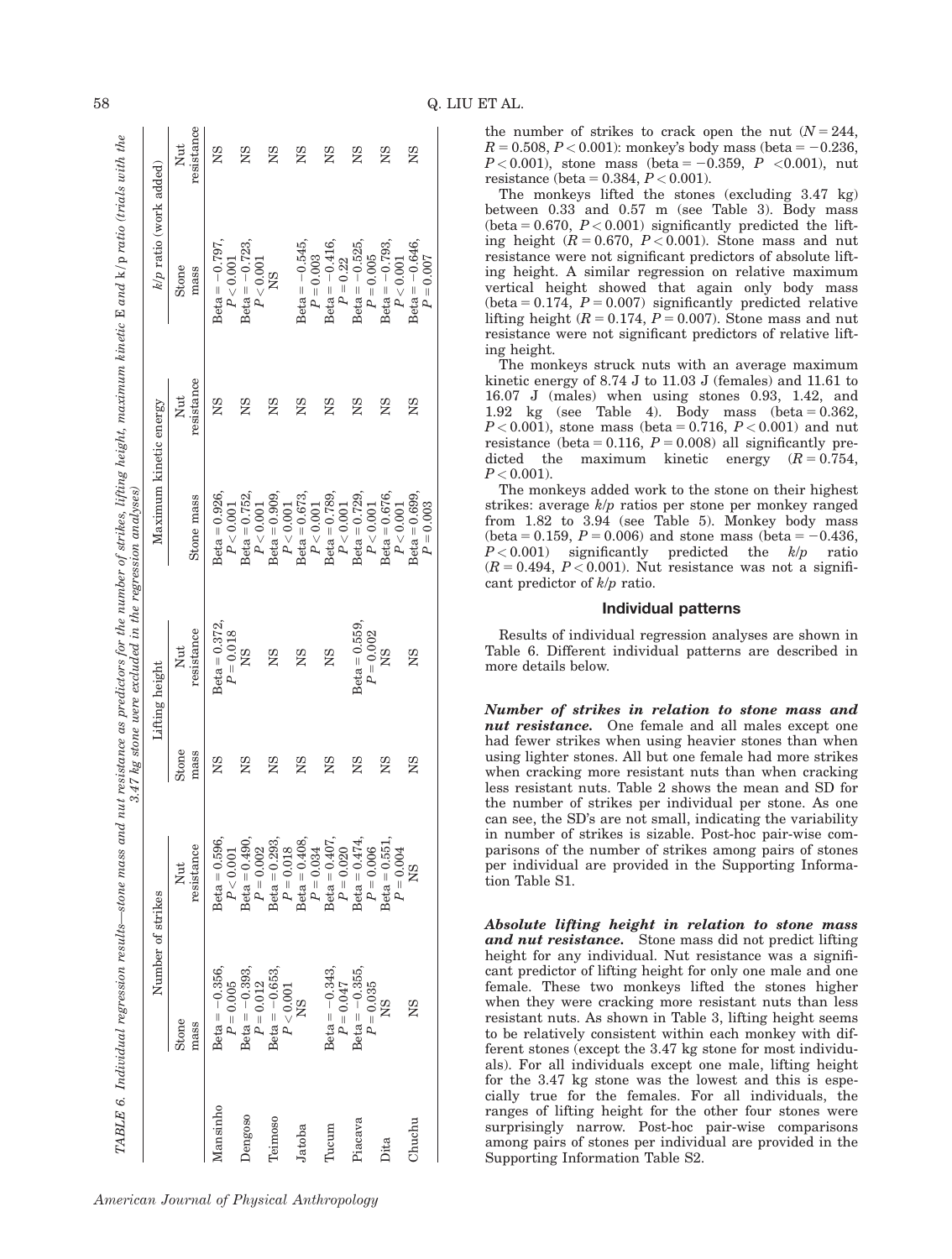Maximum kinetic energy in relation to stone mass and nut resistance. Stone mass was a significant predictor of maximum kinetic energy for all individuals. Nut resistance was not a significant predictor for any individual. As shown in Table 4, maximum kinetic energy generally increased from light stones to heavy stones, for each individual. The monkeys also had higher variations (as shown by SD) with heavier stones compared to lighter stones. For any given stone, males produced higher kinetic energy than females. Post-hoc pairwise comparisons of kinetic energy among pairs of stones per individual (Supporting Information Table S3) show that among 33 possible pairs of comparisons, 27 pairs (with at least one pair contributed by each of eight individuals) were significantly different. The three adult males that routinely used the 0.57 kg stone had very similar patterns among themselves and the five smaller individuals had similar patterns among themselves as well. Overall, monkeys generated significantly different maximum kinetic energy values with different stones, except that the maximum kinetic energy for the 1.42 and the 1.92 kg stones did not differ significantly for 6 individuals.

The k/p ratio in relation to stone mass and nut **resistance.** Mean  $k/p$  ratios were above 1 for all monkeys, indicating that all monkeys added positive work to the stone in their strikes (see Table 5). Stone mass was a significant predictor for  $k/p$  ratio for all monkeys but one male (Table 5). In the downward striking phase, all monkeys but one male added more work onto lighter stones than onto heavier stones. Post-hoc pair-wise comparisons of k/p ratio among pairs of stones per individual show that among 33 possible pairs of comparisons, 18 pairs (with at least one pair contributed by each of eight individuals) were significantly different (see Supporting Information Table S4). Nut resistance was not a significant predictor for work added for any individual.

# **DISCUSSION**

We investigated whether capuchin monkeys adjusted their actions with hammer stones of varying mass, and if so, if the pattern of adjustment accorded with the goal of producing a threshold kinetic energy on impact with a resistant palm nut to crack it. Such a pattern would be in accord with conceptions of expertise in percussive tool use by humans (Bril et al., 2010, 2012). At the same time, we replicated and extended earlier findings relating body size to efficiency in cracking nuts in this population. The nuts we presented (piaçava; Orbygnia spp.) have thick woody shells and are highly resistant to fracture, with an average peak-force-at-failure under continuous pressure of  $>8$  kN (for comparison, the equivalent value for macadamia nuts is 2 kN, and for walnuts, 0.4 kN) (Visalberghi et al., 2008). Piaçava nuts have multiple kernels, each encased in a woody capsule. The task for the capuchin monkeys when faced with an intact piaava nut is to produce sufficient kinetic energy to crack the nut and access at least one of the kernels. Less force is needed to crack smaller nuts or for partially cracked piaçava nuts. Given the high resistance of these nuts to fracture, there is little likelihood that a monkey risked smashing the kernel of a piaçava nut, unlike chimpanzees cracking macadamia nuts (Bril et al., 2009) or coula nuts (Boesch and Boesch-Acherman, 2000), or capuchins

cracking tucum nuts (Mangalam and Fragaszy, 2015). Thus the single strike per episode in which the monkey lifted the stone to its greatest height was a reasonable index of the monkey's most flexible performance or how best they can modulate their actions when cracking a piacava nut.

The capuchins' performance when using stones encompassing the range of masses normally used by this population indicates that they acted to maximize the kinetic force of their strikes for all the piacava nuts. We found that the kinetic energy they produced was positively correlated with their body mass. We also found that heavier monkeys used fewer strikes than lighter monkeys to crack a nut, replicating earlier findings (Fragaszy et al., 2010b). Finally, we found that heavier monkeys lifted the stone higher (both in absolute values and proportionally in relation to trunk length) and added more work onto the stone than did lighter monkeys. Both of these features could contribute to heavier monkeys' greater efficiency at cracking nuts.

Individual monkeys lifted all the stones to a consistent height, rather than raising lighter stones higher. This suggests that rather than modulating kinetic energy by varying lifting height, monkeys modulate kinetic energy by varying downward force. We found strong support for the proposal that the monkeys (seven out of eight in our sample) modulated the kinetic energy of their strikes by putting more work (or in other words, adding more downward force) in the downward striking phase onto lighter stones than they did onto heavier stones. Future studies could examine how more skilled individuals adjust and control their actions differently from less skilled individuals in other dimensions of performance of nut cracking (e.g., coordination of velocity and trajectory, precision of strike location, orientation of the stone, etc.).

We also presented an extremely large stone (3.47 kg) that is outside the range of stones used routinely by these monkeys and that proved to be too heavy for the three females to use regularly. The monkeys'  $k/p$  ratio for the 3.47 kg stone was the smallest of all five stones, indicating that monkeys add less work or even add negative work onto this stone. Even so, as kinetic energy was strongly positively correlated with the mass of the stone, the monkeys generated the greatest kinetic energy with this stone. Thus, the limit to capuchin monkeys' ability to generate kinetic force is derived from their ability to lift stones rather than from their ability to add work to the stone in the downward strike. When they use a stone light enough that they can add work to it and still control the stone at impact, they do so when cracking piaçava nuts.

Accommodation of action in skilled tool use is usually studied in relation to task constraints in the motor control literature (Newell, 1986; Bril et al., 2010, 2012). Constraints within a given tool use task can include properties of the relevant objects and surfaces. In nut cracking, task constraints include, for example, the mass or shape of the stone, the resistance or shape of the nut, and the angle, uniformity or friction index of the anvil surface. Investigating how skilled individuals use tools in such situations will inform us about both bodily skills and cognitive processes that contribute to expert tool use. For example, Bril et al. (2010) studied how human stone knapping experts finely adjusted the velocity of the hammer to maintain the appropriate amount of kinetic energy when detaching stone flakes from flint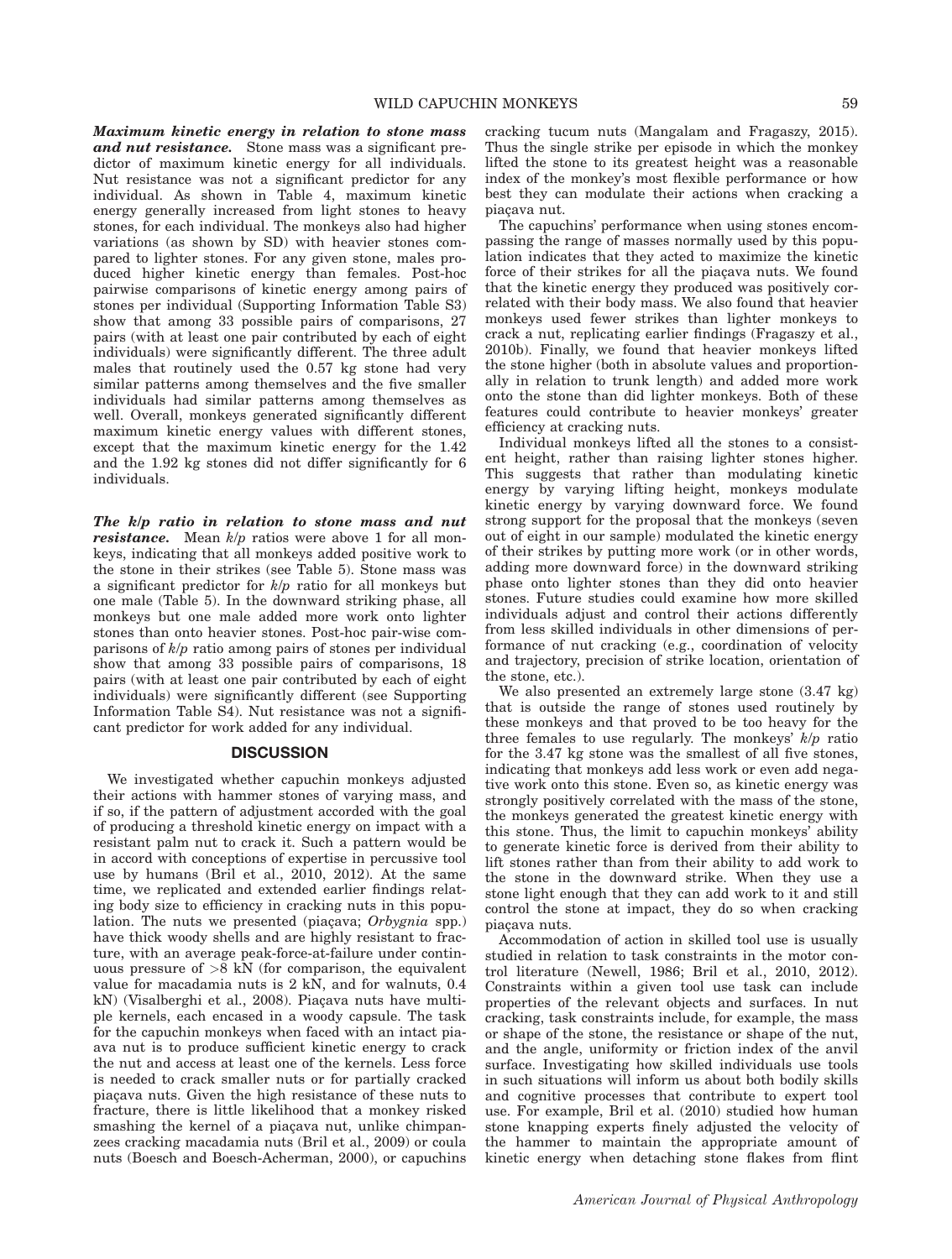core using hammer stones of different weights. In the same study, the authors showed that human tool users adapted their actions appropriately when they were asked to produce flakes of different sizes (a different task constraint) and that they were able to accommodate their actions to two concurrent changes in the task (tool mass and the size of flake desired).

In the current study, wild capuchin monkeys adjusted the work added to the stone in response to stone mass in a way that increased the maximum velocity achieved just prior to contact as did the chimpanzees in Bril et al.'s (2009) study. The capuchin monkeys did not, however, adjust work added to the stone in accord with nut resistance (as measured by nut mass). Nut resistance did not predict k/p ratio for any monkey. Why did the monkeys adjust work added in response to stone mass, but not in response to nut resistance? One possible explanation is that monkeys did not perceive the resistance of the nut as accurately as they perceived the force of the strike. They directly manipulated stones in their hands, but they did not directly manipulate nuts when they lifted the stone and struck the nut. The nut was in indirect contact with the body at the moment of contact and therefore its resistance properties might not have been perceived as accurately as the force of the strike, which is perceptible by the rebound of the stone and the sound of the strike. Alternatively, it can be argued that the resistances of the nuts presented in this study were already too high and varied within too narrow a range for most of the monkeys to perceive the differences. Two monkeys, however, did adjust their actions in accord with the resistance of the nuts, by lifting the stone higher when cracking more resistant (heavier) nuts. Interestingly, these two monkeys are the alpha male and the alpha female in the group. They are probably the most experienced individuals within each sex in our sample if we quantify experience as age. This suggests that experts may notice differences in nuts that less skilled individuals do not, and consequently may be better able to adjust actions in response to quality of nuts. Future studies with larger sample sizes than we have in this study will allow a better test of this hypothesis.

Another line of evidence suggests that capuchin monkeys modulate their strikes while cracking nuts in accord with larger differences in task constraints than presented by piacava nuts of different sizes. When nuts of tucum and piaçava palms, which differ by 6 kN in average peak force at compressive failure (Visalberghi et al., 2008) were presented to wild capuchins, their preference for heavy vs. light stones shifted in response to the species of nuts presented (Massaro, 2013). This finding indicates that the monkeys approach cracking nuts of the two species differently.

A third way to evaluate how monkeys adjust their strikes to changing task constraints is to examine performance during sequences of strikes on a single tucum nut (as Bril et al., 2010 have done for chimpanzees cracking macadamia nuts). When cracking tucum nuts, the final strike should be below a threshold of kinetic energy so as not to crush the soft kernel, as for chimpanzees cracking Coula nuts that are about as resistant to fracture as tucum and macadamia nuts (Peters, 1987). Mangalam and Fragaszy (2015) showed that, in sequences of strikes performed to crack a single tucum nut, adult monkeys from the same group studied here adjusted the force of individual strikes by adjusting the

height to which they lifted the stone and the amount of work added to the stone in the downward phase of the strike. They adjusted the force as a function of the condition of the nut (the hull present or absent; the shell intact or fractured) following the previous strike, decreasing force when the hull was partially breached and when the shell was partially cracked.

Finally, a fourth line of evidence concerning modulation of action in accord with task constraints comes from comparison of the temporal organization of percussive movements while cracking tucum and piaçava nuts. Mangalam et al. (2016) report that wild bearded capuchin monkeys modulate successive strikes on tucum nuts in accord with the state of the nut following each strike, but strike piaçava nuts with the maximum force they can generate on each strike. The single stone used with piaçava nuts in this study weighed 1500 g. The kernels of piacava nuts are not vulnerable to crushing, as are the kernels of tucum nuts, and as piaçava nuts are more resistant to cracking than tucum nuts, consistent high force to crack the former is the most efficient course of action.

Three of five captive chimpanzees accommodated their actions to some extent to crack macadamia nuts using stones of three different masses, producing greater velocity at impact with lighter stones (Bril et al., 2009, 2012), as did the capuchins in this study. The chimpanzees studied by Bril et al. were not experienced nutcrackers. It would be most interesting to have comparable data as those collected here for wild capuchins from experienced wild chimpanzees cracking Coula nuts with stones in the range of mass normally used by the apes for these nuts (most often 0.8–3.2 kg; Sirianni et al., 2015), and similarly for Panda nuts, which are more resistant (9.7– 12.5 kN) and cracked with heavier stones or wood clubs (Boesch and Boesch-Acherman, 2000). From our studies with capuchins and from Bril et al.'s (2009, 2012) studies with captive chimpanzees, we predict that chimpanzees will add more work to lighter stones, and perhaps also modulate kinetic energy in a sequence of strikes, in accord with the state of the nut after each strike, so as not to smash softer Coula nuts, as capuchins did with tucum nuts. Given chimpanzees' body size; they are unlikely to use stones that are at the limit of their ability to lift them, as the much smaller capuchins are challenged to do when cracking the very resistant piaçava nuts.

In conclusion, this study shows that wild capuchin monkeys, when they spontaneously use stone hammers in a wide range of masses to crack open very resistant palm nuts, spontaneously modulate their actions by adding more or less work to the percussor, thus modulating the kinetic energy of their strikes. Chimpanzees cracking nuts and humans knapping stone adjust their actions in this way when using hammer stones of varied masses, suggesting similar accommodative processes are present across species of primates. In addition, we demonstrated the value of using kinematics to study skill in wild animals. Kinematic methods widely used in the study of human behavior allow us to address questions about skilled actions in nonhuman species that have not received due attention (see also Bril et al., 2012). Understanding the motor coordination evident in nut-cracking by living nonhuman primates provides insight into the elaboration of percussive tool use in human ancestors that supported the appearance of stone tool manufacture (Bril et al., 2012).